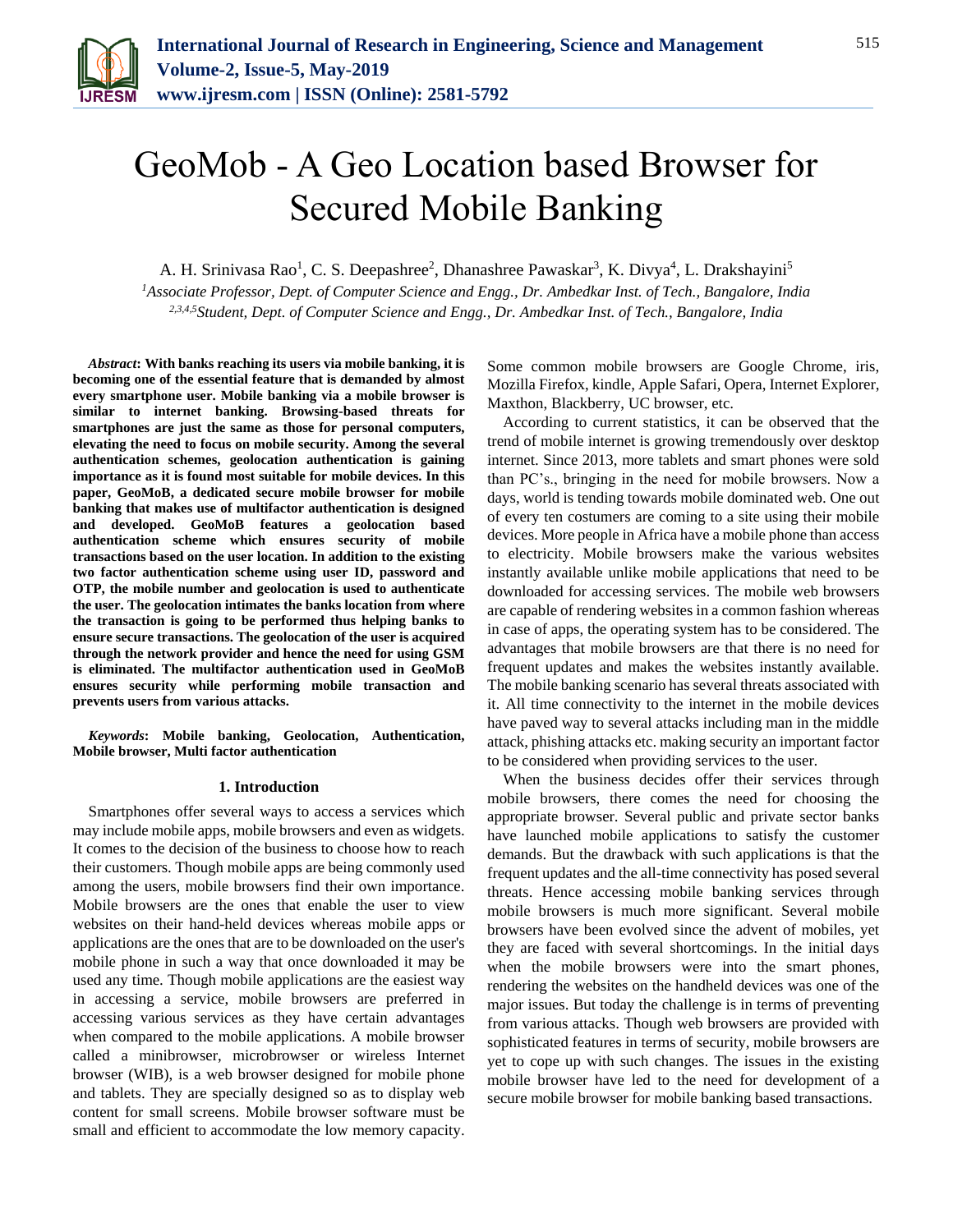

## *A. Related works*

Shivangi Gupta et. al. [1] concentrates on the diverse estimation procedures and the apparatuses that are utilized for web advancement. This paper likewise connotes the different real and true issues and difficulties that ought to be taken under thought while growing expansive web applications. The work done in [2] analyses the means of accessing sensitive and nonsensitive data from websites though web browsers. It emphasis on the protocols that are used for accessing such information from the web browsers. The work in [3] elaborates on one of the most common type of attacks man in the browser attack. This paper proposes a secure communication protocol between human and bank servers for preventing man in the browser attacks. The work in [4] proposed a new web browser, OP web browser that was able to improve browser security by combining operating system design principles with formal methods. It ensures security in three levels which include developing novel and flexible security policies that allows the user to include plugin into the system, adapting formal methods to prove that the address bar displayed within our browser user interface always shows the correct address for the current web page and implementing a browser-level information-flow tracking system to enable post-mortem analysis of browserbased attacks. Though this browser was able to overcome many of the attacks, it had a limitation of the dependency on the OS for its development. Mobile browsers, though has comparatively lesser security features when compared to the desktop browsers, several schemes have been proposed to ensure security. Among the various aspects of security, authentication is the prime factor that is considered for accessing services. Authentication is the means of validating the user to access a particular service. Several authentication mechanisms have been proposed to ensure secure access. In the work of Patel, Vishal M., et al. [5], continuous authentication scheme is proposed in which the user is monitored continuously once the initial access to the mobile device is done. Such kind of authentication schemes consume large amount of memory as the user activity has to be monitored till the end of service access. Several other authentication schemes which include fingerprint based authentication for mobile devices as in authentication based on human movement usage and location patterns make use of learning algorithms to identify users and prevent users from various attacks like brute-force, social engineering etc., Authentication based on the user behaviour like the typing pattern was analysed in which served as a means of securing a mobile device in cases of mobile theft. The typing behaviour of the valid user is observed and is compared with the typing behaviour of the fake user based on which the user is authenticated. Multi factor authentication schemes for mobile devices have been evolving with the increase of performing financial transactions in the mobile devices. The multifactor authentication scheme which makes the use of touch dynamics biometrics along with the usage of a personal identification number (PIN)-based authentication identified impersonation attempts.

The study of the existing system paved way for the transpiring the idea of the proposed GeoMoB which is a dedicated browser for performing mobile banking based transactions. Rather than possessing several mobile applications for various bank accounts, the GeoMoB creates a unified interface to access several bank accounts in a single browser. By using GeoMoB the user may also be able to secure his transactions from the alarming phishing attacks and the multifactor authentication validates the user before performing transactions.

## *B. Mobile banking*

Mobile banking allows the customer of an institution to conduct banking activities such as receiving account alerts, checking balances or making payment through a smartphone or a tablet. There are several challenges for building a dedicated browser to access mobile banking features:

- *Handset operability:* It is one of biggest for banks to make a mobile banking solution that can work on different types of mobile phone devices. Some devices support Java ME, some WAP browser, SIM Application Toolkit and some support only SMS.
- *Security:* Security of financial transactions and transmission of financial information are most complicated challenges in front of banks. They can increase security by using authentication of device before allowing for transactions, authentication of user ID and password of costumer, encryption of data transferred and stored in device, security of application and offering physical security of device. OTP generation is a good measure adopted by banks to increase security.
- *Reliability and Scalability:* With the increasing demand of mobile banking the banks has to assure its best service that is able to work quickly and secure all the 24x7 time.
- Personalization: Application has to support different preferred languages, date/time format, amount format, alerts and default transactions.

The following are the common attacks targeted on Mobile Browsers

- *Proxy Trojans:* Keyloggers are the most primitive form of proxy Trojans, followed by browser-session recorders which capture more data, and lastly MitBs are the most sophisticated type.
- *Man-in- the-middle:* SSL/PKI etc. may offer protection in a man-in- the-middle attack, but offers no protection in a man- in- the-browser attack.
- *Boy-in- the-browser:* Malware is used to change the client's computer network routing to perform a classic man-in- the- middle attack.
- *Clickjacking:* Clickjacking tricks a web browser user into clicking on something different from what the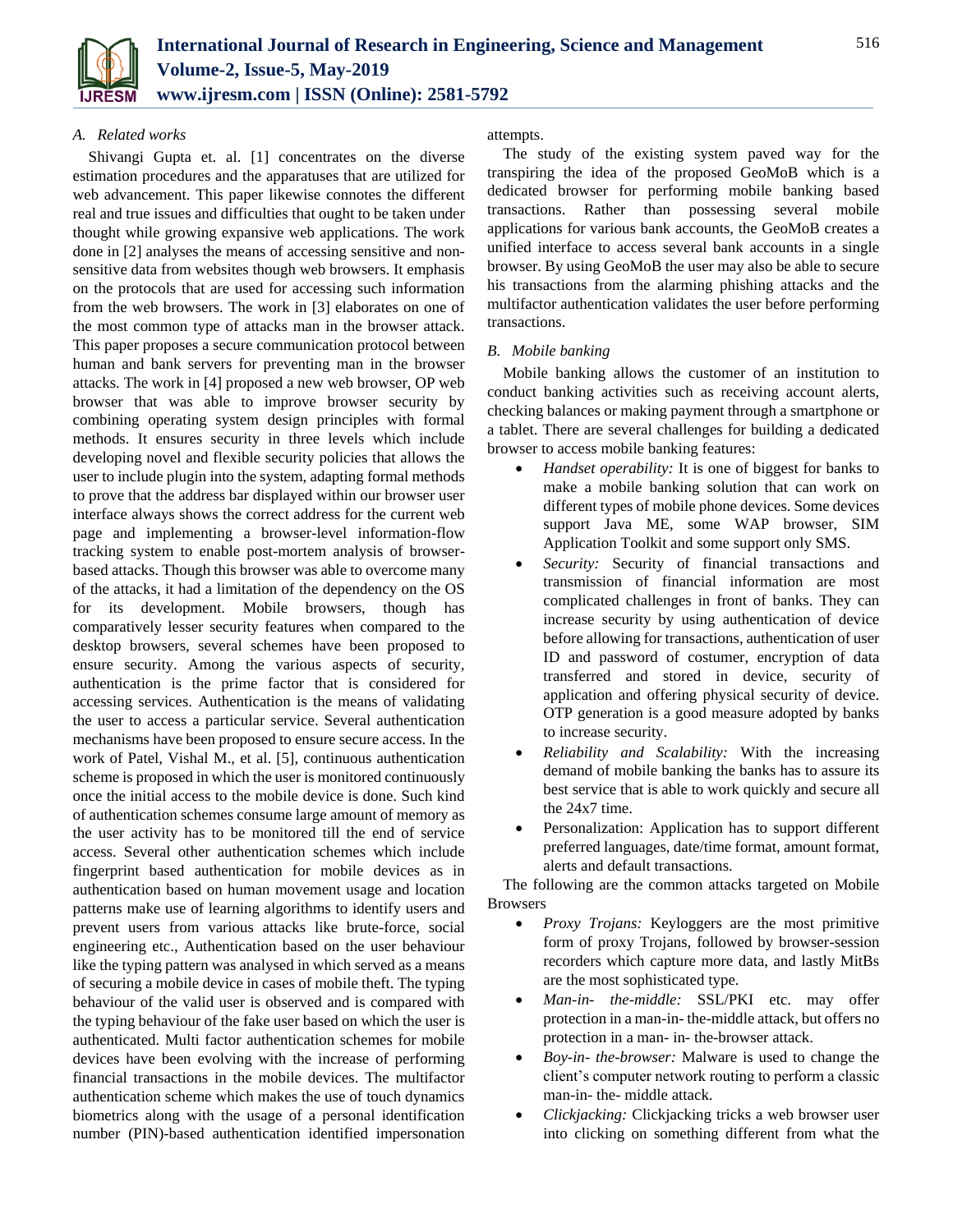

user perceives, by means of malicious code in the webpage.

## **2. Geo location authentication**

Two factor authentication schemes has gained immense importance after the launch of mobile banking. Two factor authentication schemes verifies the user based on what he knows and what he possess. The popular two factor authentication scheme used for mobile banking scenario works based on the username and password which the user knows and the One Time Password (OTP) which the user receives through his mobile phone, which the user possess. Though the existing OTP based authentication mechanism is found to be effective, the problem with this kind of authentication scheme is with loss of the device (i.e. what the user possess). To enrich the authentication capabilities, GeoLocation based authentication has been evolved. Geo Location authenticates the user based on the location of the user (i.e. where he is). Geolocation is a term used to infer the geographical location of the user, based on available information. GeoLocation can authenticate users based on cookies, IP address, MAC address etc., In case of authenticating the users based on the IP address, host system's IP address is segregated from a packet header, identifying the owner of the IP address range associated with the target system. It works by looking up an IP address on a WHOIS service and thus retrieving the user's physical address. The IP address location data include information such as country, region, city, postal/zip code, latitude, longitude and time zone.

GeoLocation which generally denotes the latitude and longitude of a particular region has augmented its proficiency by identifying several other parameters apart from the geographical information. It possible to obtain several other parameters such as domain name, connection speed, ISP, proxies etc., based on the data which the IP address makes use of to determine the location of the user. GeoLocation authentication has been used for several application ranging from fraud detection to mobile voting. Comprehending the potentials of geolocation based authentication, this paper presents GeoMoB, a secured browser for mobile banking which verifies the authenticity of the user by making use of the geolocation.

# *A. Proposed system: Geomob*

A browser with more features is more dangerous for online banking, features like cookies, add-ons, plugins, bookmarks, save history, JavaScript enabled, etc. further add to vulnerabilities. The browser which is used for making transactions, is usually used for surfing whole web so there are large changes of attacking malwares. Hence the proposed GeoMoB is designed in such a way that it is dedicated for using only mobile banking. GeoMoB provides an integrated interface to access several bank websites where the user possess accounts as well as assures secure authentication mechanisms to validate the user.

#### *1) Features of GeoMoB*

- A mobile browser is designed, which is exclusive for bank transactions and cannot surf any other sites.
- The browser contains only four options namely previous, next, refresh and history to avoid vulnerabilities.
- The previous option goes to the previous bank site;the next option goes to the next bank site;the refresh option reloads the current bank site and the history option consists of two button such as to view history and to clear history.

## *2) GeoLocation authentication in GeoMoB*

As discussed in Section IV, to obtain the geolocation of the user, several parameters can be conidered. The proposed GeoMoB browser considers IP address of the mobile device as it is easy to obtain and accuracy of the result obtained may be accurate. GeoMoB makes use of GeoLocation database which

contains information regarding country, region, city, latitude, longitude, zipcode and time zone and is capable of supporting IPv4 and IPv6 address formats making it compatible for updates. GeoMoB authenticates its user as follows:

- *Step 1:* GeoMoB obtaines the IP address of the user.
- *Step 2:* Based on the IP address of the user, the location of the user is obtained from the database.
- *Step 3:* The location of the user is obtained using the service provider to confirm that the IP address has not been modified to surpass the geolocation authentication.
- *Step 4:* If the user's current location matches with the GeoMoB's database, then the browser homepage is displayed else the GeoMoB shuts down abruptly.
- *B. Workflow of Geomob*
	- The user has to initially register with GeoMoB by listing the banks in which the user possess account. Apart from this a set of valid locations from which the user will be performing the transactions is also to be given to the user.
	- If the user has the need to perform bank transactions in newer locations, a security question and answer is to be chosen by the user.
	- This registration details are maintained in the local database of the browser and does not require connectivity to the internet.
	- When the browser is opened, mobile number is given as input and the system acquires the location as illustrated above.
	- If the location detected match with the location at the time of generation, an OTP is generated. If OTP matches, then the homepage are shown else a warning message is sent.
	- In case of new location, the user has to choose among the security questions the one which the user has chosen and its corresponding answer. If it matches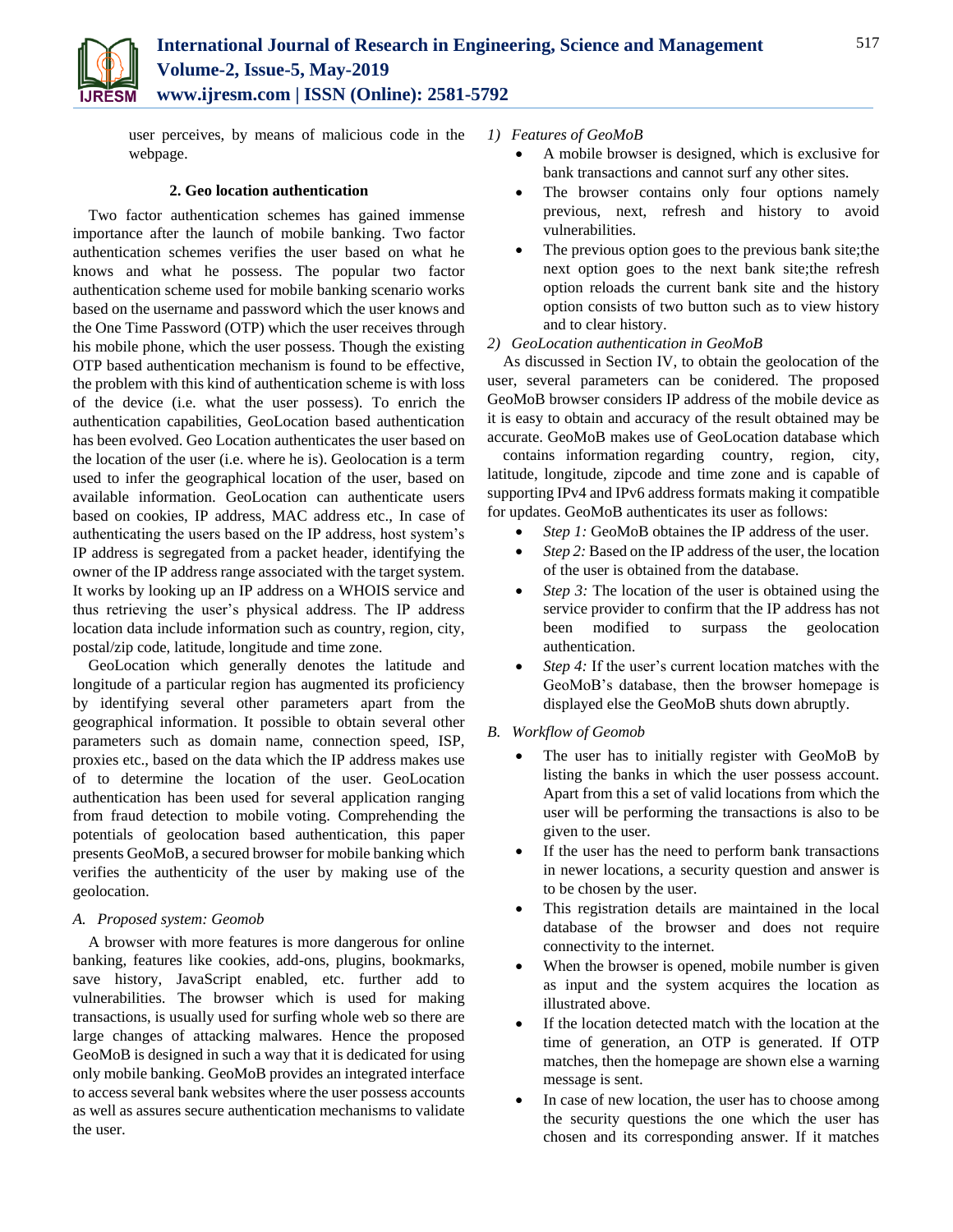

then OTP is generated else a warning message is sent.

- To enter into a bank site, click the corresponding bank button.
- The bank home page is opened and now you can surf this website normally.
- Here, the credential login is given as input and then the bank server validates the details.
- The transaction begins and is authenticated; this transaction is confirmed and finally exits.
- The geolocation authentication helps us to provide security with two identities i.e. user's phone number and the geographical position of user so as to verify person's authentication.
- Only if this location matches with the location sent by the user, the transaction can be done.

#### **3. Design**

GeoMoB is a dedicated web browser for mobile banking and hence do not possess much features as in a normal mobile browser. The user-interface elements of GeoMob mobile browser include:

- 1. A back button to move back to previous page.
- 2. A forward button to move to forward page.
- 3. A refresh or reload button to reload the current page again.
- 4. Clear History button so that we can delete all history.
- 5. The viewport i.e. the visible area in which page loads.



The flow diagram of the proposed GeoMoB is illustrated in Fig. 2.

There are total four buttons on this browser namely forward, backward, refresh and clear history button. As the browser is opened, a default website and four browser buttons appears. In addition, various bank buttons also appear. If a bank site is to be opened, then the corresponding option can be chosen and the mobile website of that bank will be loaded on its webview. This browser doesn't contain any search engine, nor URL link, nor any cookies, plug-ins and add-ons. The bank site can be normally surfed as in a browser like Chrome, Firefox, Safari, Opera, etc. One can refresh the page, go back, go forward and view and clear history. Once the clear button is presses, it is not possible to access the previous option as it deletes all history. There is no way that the history can be viewed. Security in the browser is ensured by including some type of authentication

which helps us to identify person identity in addition to UserID, password and OTP based two factor authentications.



In addition to the existing authentication scheme, geolocation authentication has been used. This will acquire the geographical location whenever the browser is opened through service provider. It is capable of identifying costumer position without activating GPS also. The GeoMoB makes use of the information provided by the Network provider for obtaining the user location and thus ensures additional level of security. This browser has no add-ons or plug-ins. This browser limits by restricting to other websites as it can surf only default website and banks mobile websites. Banks already have taken several measures against some known malware and phishing attacks. As this overall reduces vulnerabilities, man in the browser is less because it appears it in the form of browser helper object/ browser extension/plugins/add-ons. The extra feature to this browser i.e. geolocation authentication helps us to maintain data server of costumers with two identities i.e. costumers phone number and the geographical position of costumers so as to verify person's authentication. Apart from banks multifactor authentication there is also a security authentication in browser. While surfing the banks mobile site on this browser security of your transactions increases as there is no cookies in this browser as cookies can be proved very dangerous as it stores the information about the sites visited and sometimes one has to manually delete this cookie. With the rise of multi factor authentication schemes, the inclusion of geolocation to the existing two factor authentication scenario for mobile banking will assure security to the mobile banking users and prevents the users from several attacks like phishing. As GeoMoB is a dedicated mobile browser to perform banking transactions, attacks including man in the browser attack, proxy trojans, clickjacking etc., can be encumbered

#### **4. Implementation**

GeoMob, the secure mobile browser is developed using the Android Studio and Andriod SDK based on the proposed design. The user must register himself with the browser app by choosing the name of the banks with which he has accounts.